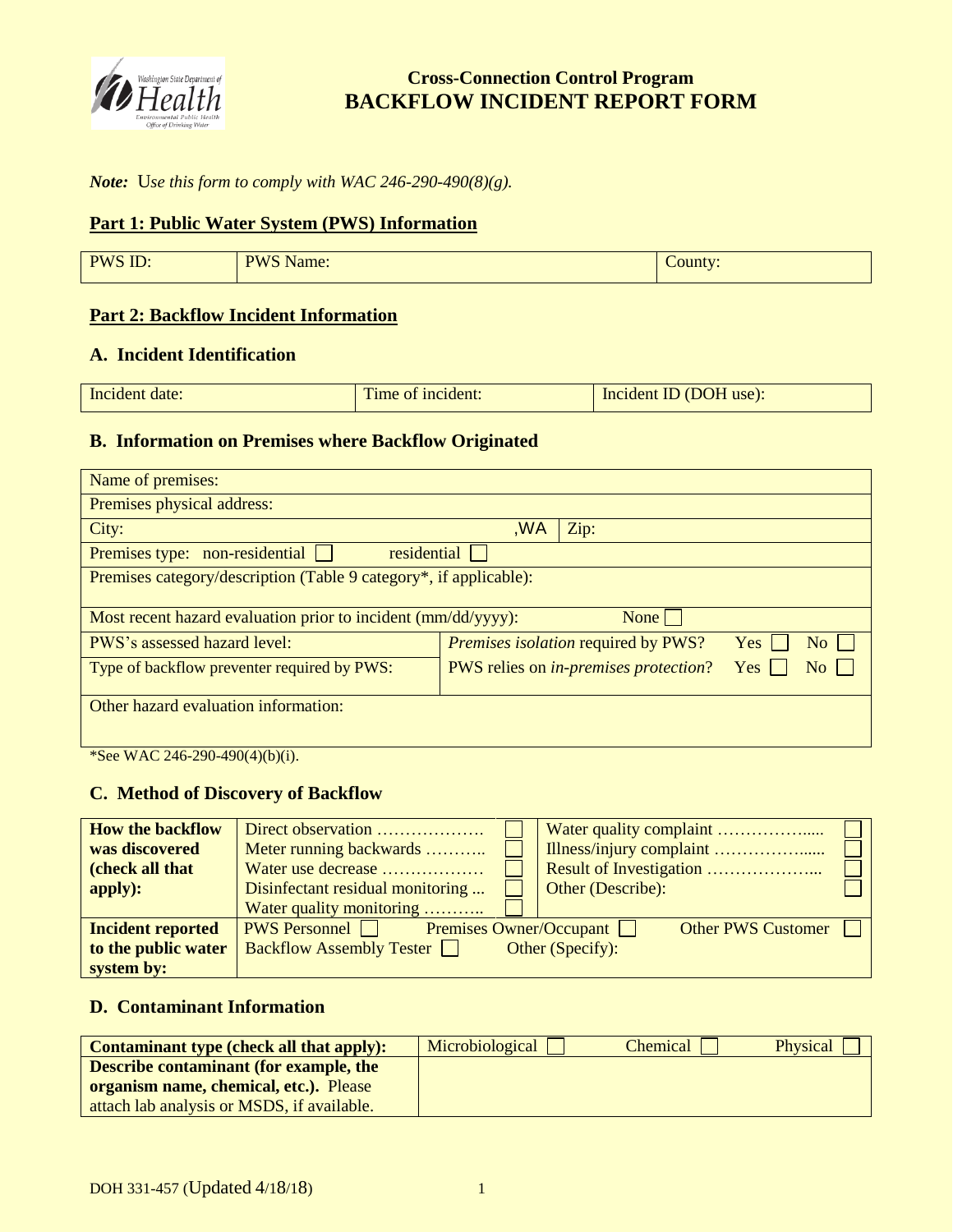#### **E. Extent and Effects of Contamination**

| Estimated extent of contamination:        | Contained within premises<br><b>Entered PWS distribution system</b> |
|-------------------------------------------|---------------------------------------------------------------------|
| Estimated number of connections affected: | <b>Residential</b><br>Non-residential                               |
| Estimated population affected or at risk: | Residential<br>Non-residential                                      |
| Number water quality complaints:          | Describe water quality complaints:                                  |
| Number illnesses reported:                | Describe illnesses/irritation (specific illnesses, if known):       |
| Number physical injuries(e.g. burns) or   |                                                                     |
| irritation(e.g. rashes) cases reported:   |                                                                     |

#### **Part 3: Cross-Connection Control Information at Backflow Site**

#### **A. Source of Contaminant**

| <b>Source of</b>    | Air conditioner/heat exchanger   | Industrial/commercial process |  |
|---------------------|----------------------------------|-------------------------------|--|
| contaminant or      |                                  |                               |  |
| <b>fixture type</b> | Beverage machine                 | Medical/dental fixture        |  |
| (check all that     | Boiler, hot water system         | Reclaimed water system        |  |
| apply):             | Chemical injector/aspirator      | Swimming pools, spa           |  |
|                     | Fire protection system           | Wastewater (sewage) system    |  |
|                     | Irrigation system (PWS supplied) |                               |  |
|                     |                                  |                               |  |

#### **B. Distribution System Pressure Conditions in the Vicinity of the Backflow Incident**

| <b>Type of</b>       | Backsiphonage                                                 |                                       | <b>Typical distribution system pressure in vicinity of incident</b> |                 |
|----------------------|---------------------------------------------------------------|---------------------------------------|---------------------------------------------------------------------|-----------------|
| backflow:            | <b>Backpressure</b>                                           | (if range, enter lower end of range): |                                                                     | D <sub>S1</sub> |
| <b>Main/pressure</b> |                                                               |                                       | Source/plant outage                                                 |                 |
| status at time of    |                                                               |                                       | Scheduled water shutoff by PWS                                      |                 |
| incident (check      |                                                               |                                       | Unscheduled/emergency shutoff                                       |                 |
| all that apply):     |                                                               |                                       |                                                                     |                 |
|                      |                                                               |                                       | Other (specify)                                                     |                 |
|                      |                                                               |                                       |                                                                     |                 |
|                      | <b>Describe causes and circumstances leading to backflow:</b> |                                       |                                                                     |                 |
|                      |                                                               |                                       |                                                                     |                 |

#### **C. Backflow Preventer Information/Installation/Approval Status at Site of Backflow**

Complete the tables in C and D for the *premises isolation* preventer for either of the following situations:

- If a premises isolation backflow preventer is installed *and* the contaminant entered the PWS distribution system.
- If the premises isolation assembly is the only backflow preventer at the site.

In all other cases, complete tables in C and D for the *in-premises* backflow preventer installed at the fixture. If more than one backflow preventer was involved in the backflow incident, copy tables C and D and complete them for the additional preventer(s).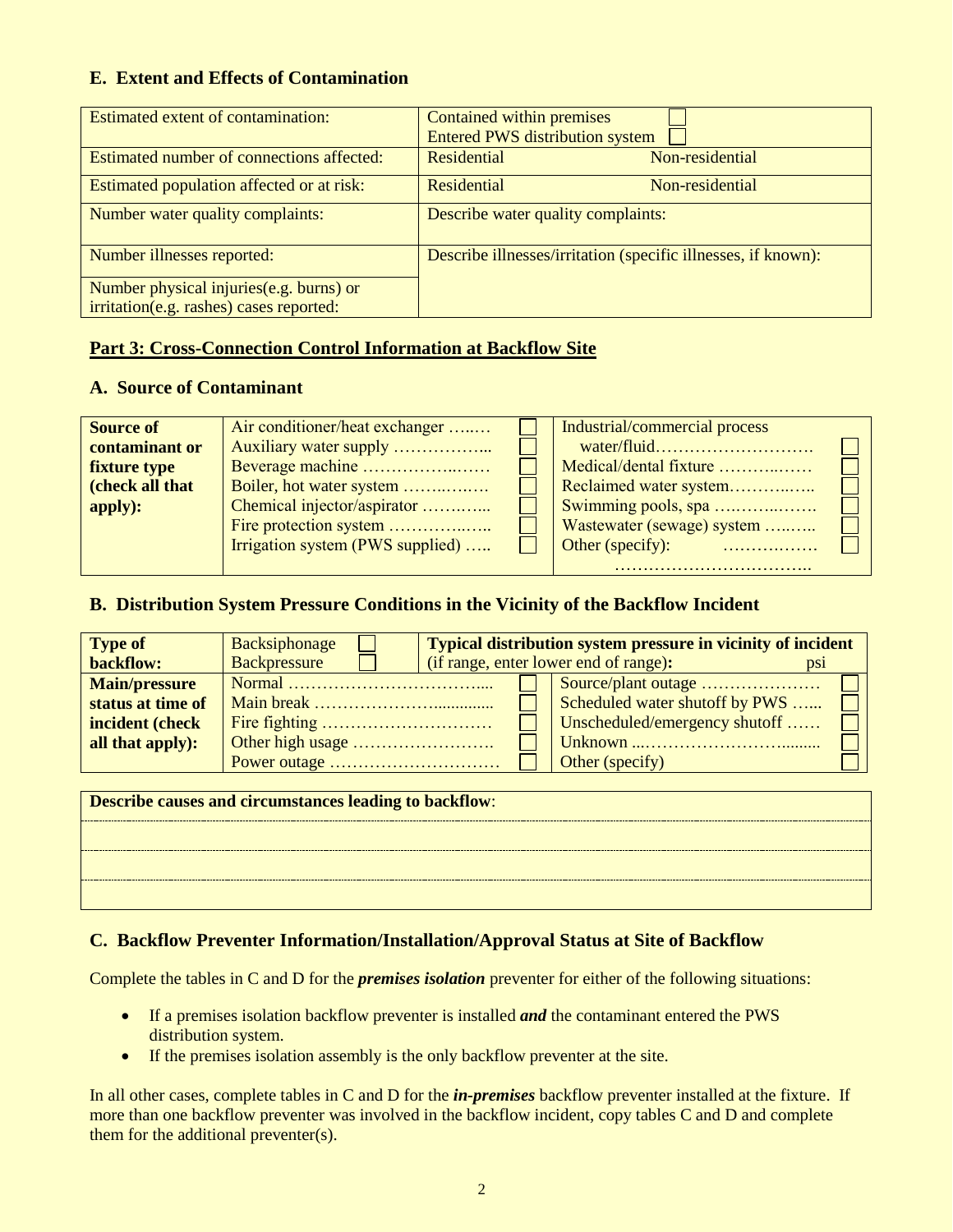If no backflow preventer was installed at the time the incident occurred, check this box  $\Box$  and **go directly to Part 4. Don't fill out the tables below (in C and D).**

| <b>Backflow preventer</b>             | Type installed:                                                          | <b>Installed for:</b>                       |                  |
|---------------------------------------|--------------------------------------------------------------------------|---------------------------------------------|------------------|
| information:                          | Make:                                                                    | Model:                                      | Size:            |
|                                       | Serial number:                                                           | Date installed:                             |                  |
| <b>Installation status (check all</b> | Properly installed/plumbed<br><b>Improperly protected bypass present</b> |                                             |                  |
| that apply):                          | Improperly installed/plumbed                                             | If so, explain:                             |                  |
| <b>Commensurate with assessed</b>     | No<br>Yes.                                                               | If not, explain:                            |                  |
| degree of hazard?                     |                                                                          |                                             |                  |
| <b>DOH/USC-approved at time of</b>    | Yes<br>No                                                                | If not, approved when installed? Yes $\Box$ | $\overline{N_0}$ |
| <b>backflow incident?</b>             |                                                                          |                                             |                  |

## **D. Backflow Preventer Inspection/Testing Information at Site of Backflow**

| Most recent inspection/test information <i>prior</i> |                                                     |  |  |
|------------------------------------------------------|-----------------------------------------------------|--|--|
| to backflow incident. Attach test report(s), if      | Date tested/inspected:                              |  |  |
| available.                                           |                                                     |  |  |
|                                                      | Failed initial test/inspection, passed after repair |  |  |
|                                                      |                                                     |  |  |
| <b>Inspection/test information after backflow</b>    |                                                     |  |  |
| incident [per WAC 246-290-490(7)(b)].                | Date tested/inspected:                              |  |  |
| <b>Attach test report.</b>                           |                                                     |  |  |
|                                                      | Failed initial test/inspection, passed after repair |  |  |
|                                                      |                                                     |  |  |
| <b>Preventer failure information, if applicable</b>  | Fouled check<br>Damaged seat                        |  |  |
| (check all that apply):                              | Other:                                              |  |  |
|                                                      | Weather-related damage                              |  |  |
| If preventer failed inspection/test, did failure     | Yes<br>If yes, explain:<br>$\overline{N_0}$         |  |  |
| allow backflow?                                      |                                                     |  |  |

# **Part 4: Corrective Action/Notifications**

| <b>Action taken by PWS to restore</b>        | None                                                         | Other treatment (describe): |  |
|----------------------------------------------|--------------------------------------------------------------|-----------------------------|--|
| water quality (check all that apply):        | $Flushed/cleaned \, \, \, \ldots$                            |                             |  |
|                                              | Flushed/cleaned plumbing                                     | Replaced mains              |  |
|                                              | Disinfected mains                                            | Replaced plumbing           |  |
|                                              | Disinfected plumbing                                         | Other:                      |  |
| <b>Action ordered by PWS to correct</b>      | None                                                         | Change existing preventer   |  |
| cross-connection (check all that             | Eliminate cross-connection                                   | Repair/replumb              |  |
| apply):                                      | Remove by-pass                                               | Reinstall correctly         |  |
|                                              | Install <b>new</b> preventer                                 | Replace with same type      |  |
|                                              | For <i>premises</i> isolation                                | Upgrade type                |  |
|                                              | For <i>fixture protection</i>                                | Other:                      |  |
| <b>Action ordered accomplished?</b>          | $\overline{N_{O}}$<br>Date:<br>Yes                           | If no, explain:             |  |
|                                              |                                                              |                             |  |
| <b>Agency notifications per WAC 246-</b>     | $DOH$  <br>Local Health Agency                               | Local Adm. Authority        |  |
| $290-490(8)(f)$ (check all that apply):      | Issued by end of next business day:                          |                             |  |
| <b>Notifications of consumers in area of</b> | Population at risk<br>Public notification (PN per DOH regs.) |                             |  |
| incident (check all that apply):             | <b>Boil Water Advisory</b><br>Other (describe):              |                             |  |
| <b>Other enforcement/corrective</b>          |                                                              |                             |  |
| actions (describe):                          |                                                              |                             |  |